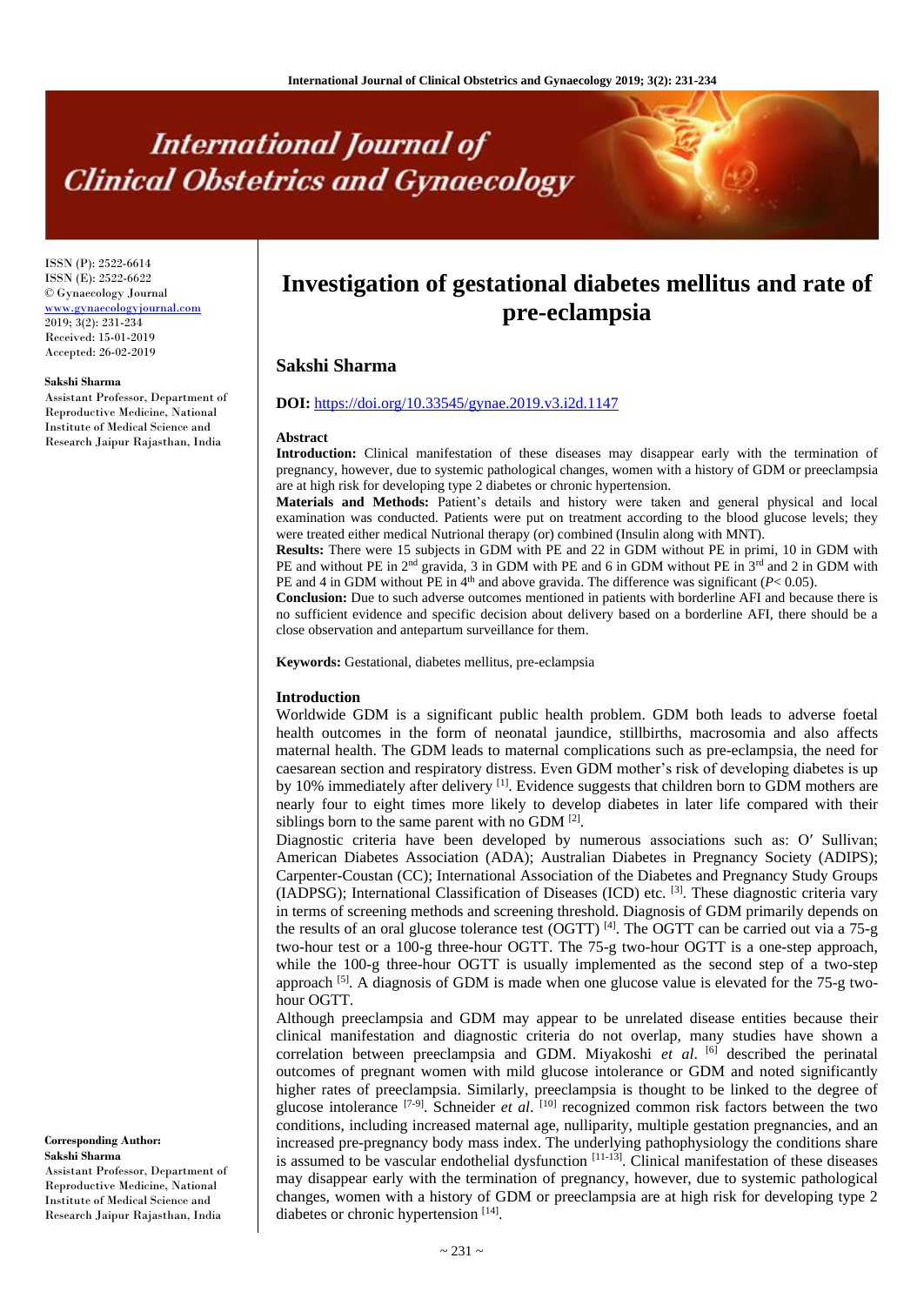These conditions both affect maternal health and any subsequent pregnancy as a corollary consequence.

having GDM with pre-eclampsia (PE) and 30 were having

# **Materials and Methods**

The present study was conducted among 92 women with gestational diabetes confirmed. Patient's details and history were taken and general physical and local examination was conducted. Patients were put on treatment according to the blood glucose levels; they were treated either medical Nutrional therapy (or) combined (Insulin along with MNT). Routine blood work, blood pressure, and weight gain was checked during each visit. All women were asked to drink 75 g of anhydrous glucose dissolved in 300 mL of water over 5–10 min period. After 2 hours of glucose ingestion, we measured blood glucose levels using plasma calibrated glucometers. A blood sugar level equal to 140 mg/dL or higher indicates GD. Statistical analysis was performed using chi- square test. P value less than 0.05 was considered significant.

# **Results**

Table 1 shows that there were 15 subjects in GDM with PE and 22 in GDM without PE in primi, 10 in GDM with PE and without PE in 2nd gravida, 3 in GDM with PE and 6 in GDM without PE in  $3^{rd}$  and 2 in GDM with PE and 4 in GDM without PE in  $4<sup>th</sup>$  and above gravida. The difference was significant ( $P$  < 0.05).

Table 1: Distribution of subjects based on gravida and eclampsia

| Gravida                  | GDM with pre-<br>eclampsia | GDM without pre-<br>eclampsia | value |
|--------------------------|----------------------------|-------------------------------|-------|
| Primi                    |                            | 24                            |       |
| 2nd                      |                            |                               |       |
| 3rd                      |                            |                               |       |
| 4 <sup>th</sup> or above |                            |                               |       |

Table 2 shows that GDM with PE and GDM without PE had 1st hour OGTT of 199.4 mg/dl and 175.3 mg/dl, 2 hours OGTT was 173.1 mg/dl and 160.2 mg/dl, weight gain was 18.3 Kilogram and 13.2 Kilogram and HbA1c levels was 8.63% and 8.03 respectively. The difference was significant  $(P< 0.05)$ .

|  | <b>Table 2:</b> Assessment of parameters in subjects |  |  |  |
|--|------------------------------------------------------|--|--|--|
|--|------------------------------------------------------|--|--|--|

| <b>Parameters</b>       | GDM with pre-<br>eclampsia | GDM without pre-<br>eclampsia | P<br>value |
|-------------------------|----------------------------|-------------------------------|------------|
| $1st$ hour OGTT (mg/dl) | 199.4                      | 175.3                         | 0.13       |
| 2 hours OGTT $(mg/dl)$  | 173.1                      | 160.2                         | 0.53       |
| Weight gain             | 18.3                       | 13.2                          | 0.06       |
| HbA1c levels $(\%)$     | 8.63                       | 8 03                          |            |

## **Discussion**

GDM is one of the leading causes of mortality and morbidity for both the mother and the infant worldwide. Mothers with GDM are at risk of developing gestational hypertension, preeclampsia and caesarean section [15]. Apart from this, women with a history of GDM are also at significantly higher risk of developing subsequent type 2 diabetes mellitus (T2DM) and cardiovascular diseases [16]. Babies born from GDM women are at risk of being macrosomic, may suffer from more congenital abnormalities and have a greater propensity of developing neonatal hypoglycaemia, and T2DM later in life [17]. The present study was conducted to assess cases of gestational diabetes mellitus. We found that there were 72 subjects with GDM. 42 were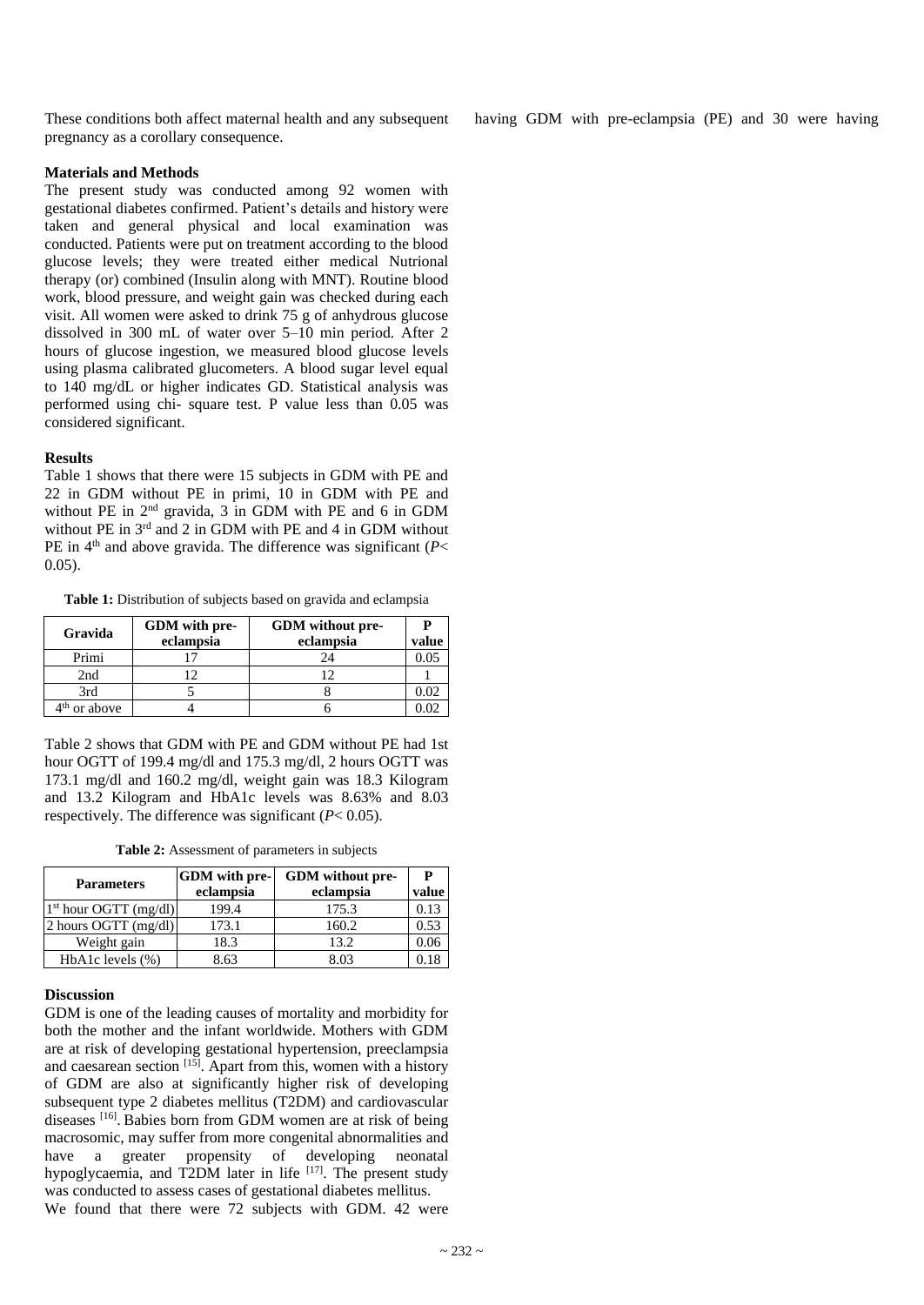GDM without pre- eclampsia (PE). Lee *et al*. <sup>[12]</sup> in their study eighty-four studies with STROBE score  $\geq 14$  were included. The pooled prevalence of GDM in Asia was 11.5% (95% CI 10.9– 12.1). There was considerable heterogeneity  $(12 > 95%)$  in the prevalence of GDM in Asia, which is likely due to differences in diagnostic criteria, screening methods and study setting. Metaanalysis demonstrated that the risk factors of GDM include history of previous GDM (OR 8.42, 95% CI 5.35–13.23); macrosomia (OR 4.41, 95% CI 3.09–6.31); and congenital anomalies (OR 4.25, 95% CI 1.52–11.88). Other risk factors include a BMI ≥25 kg/m2 (OR 3.27, 95% CI 2.81– 3.80); pregnancy-induced hypertension (OR 3.20, 95% CI 2.19–4.68); family history of diabetes (OR 2.77, 2.22–3.47); history of stillbirth (OR 2.39, 95% CI 1.68–3.40); polycystic ovary syndrome (OR 2.33, 95% CI1.72–3.17); history of abortion (OR 2.25, 95% CI 1.54–3.29); age  $\geq$  25 (OR 2.17, 95% CI 1.96– 2.41); multiparity  $\geq 2$  (OR 1.37, 95% CI 1.24–1.52); and history of preterm delivery (OR 1.93, 95% CI 1.21–3.07).

Several limitations of the present study require consideration. First, our data was not collected for research purposes but for cost claim issues, which consists of the incidence of preeclampsia and GDM based on insurance claims data from the KNHI Claims Database. Thus, loss of validity is the main limitation of our database. Especially, the prevalence of GDM in the second pregnancy is high. Unfortunately, studies validating data specifically for GDM and preeclampsia is lacking. However, studies have confirmed the accuracy of data from KNHI Claims Database of the HIRA, and many studies do use the data <sup>[18-20]</sup>. Moreover, we previously reported that the incidence of GDM increased from 3.86% in 2007 to 11.83% in 2010, with a continuous increase after adjustment for age  $[21]$ . Looking at increasing trend of the GDM incidence, we expect the prevalence will also continue to rise. Although the reason for this high incidence is unclear, there are several possible explanations. First, the increased incidence of GDM might reflect or contribute to the ongoing pattern of increasing rate of pregnant women with risk factor for GDM such as old age and obesity.<sup>22</sup> Moreover, the high incidence observed in this study may be attributed to changes in diagnostic criteria. Compared with NDDG criteria, the use of more inclusive CC criteria enabled an increased diagnosis of GDM by 30–50% <sup>[23, 24]</sup>. The Korean Society of Obstetrics and Gynecology recommends using either CC criteria or NDDG criteria when diagnosing GDM. Thus, the high incidence may be due to the shift in criteria from NDDG criteria to CC criteria. However, we could not access information on factors such as maternal BMI, lifestyle, and laboratory test results, and the criteria that are generally used by practitioners in Korea. Another, the high incidence may be attributed to the study design. The population under study was confined to pregnant women who already gave birth once before. Thus, the prevalence may seem higher than when it is compared to that of the all pregnant women. Further studies are needed to evaluate the cause for high prevalence of GDM.

In case of insulin treatment, Prescription is mandatorily required for every medication and thus prescription is automatically registered to KNHI Claims Database of the HIRA. Therefore, the data related to insulin treatment is complete and accurate.

## **Conclusion**

Authors found that early detection of gestational diabetes with good antenatal care and strict glycemic control may decrease the chances of preeclampsia.

#### **References**

- 1. Roberts JM, Cooper DW. Pathogenesis and genetics of preeclampsia. The Lancet. 2001;357(9249):53–56.
- 2. Sibai BM, Caritis S, Hauth J, Lindheimer M, VanDorsten JP, MacPherson C, *et al*. Risks of preeclampsia and adverse neonatal outcomes among women with pregestational diabetes mellitus. National Institute of Child Health and Human Development Network of Maternal-Fetal Medicine Units. Am J Obstet Gynecol. 2000 Feb;182(2):364-9.
- 3. Caritis S, Sibai B, Hauth J, Lindheimer MD, Klebanoff M, Thom E, VanDorsten P, Landon M, Paul R, Miodovnik M, Meis P, *et al*. Low-dose aspirin to prevent preeclampsia in women at high risk. National Institute of Child Health and Human Development Network of Maternal-Fetal Medicine Units. N Engl J Med. 1998 Mar 12;338(11):701-5.
- 4. Lee J, Ouh YT, Ahn KH, Hong SC, Oh MJ, Kim HJ, Cho GJ. Preeclampsia: A risk factor for gestational diabetes mellitus in subsequent pregnancy. PLoS One. 2017 May 22;12(5):e0178150.
- 5. Sibai BM, Caritis SN, Hauth JC, MacPherson C, VanDorsten JP, Klebanoff M, *et al*. Preterm delivery in women with pregestational diabetes mellitus or chronic hypertension relative to women with uncomplicated pregnancies. The National institute of Child health and Human Development Maternal-Fetal Medicine Units Network.Am J Obstet Gynecol. 2000 Dec;183(6):1520- 4.
- 6. Miyakoshi K, Tanaka M, Matsumoto T, Hattori Y, Ueno K, Teranishi T, *et al*. Hypertensive disorders in Japanese women with gestational glucose intolerance. Diabetes Res Clin Pract. 2004;64(3):201–5.
- 7. Vambergue A, Nuttens MC, Goeusse P, Biausque S, Lepeut M, Fontaine P. Pregnancy induced hypertension in women with gestational carbohydrate intolerance: the diagest study. Eur J Obstet Gynecol Reprod Biol. 2002;102(1):31– 5.
- 8. Solomon CG, Seely EW. Brief review: hypertension in pregnancy: A manifestation of the insulin resistance syndrome? Hypertension. 2001;37(2):232–9.
- 9. Reaven GM, Lithell H, Landsberg L. Hypertension and associated metabolic abnormalities—the role of insulin resistance and the sympathoadrenal system. N Engl J Med. 1996;334(6):374–81.
- 10. Schneider S, Freerksen N, Rohrig S, Hoeft B, Maul H. Gestational diabetes and preeclampsia—similar risk factor profiles? Early Hum Dev. 2012;88(3):179–84.
- 11. Powe CE, Levine RJ, Karumanchi SA. Preeclampsia, a disease of the maternal endothelium: the role of antiangiogenic factors and implications for later cardiovascular disease. Circulation. 2011;123(24):2856–69. PubMed Central PMCID: PMCPMC3148781.
- 12. Heitritter SM, Solomon CG, Mitchell GF, Skali-Ounis N, Seely EW. Subclinical inflammation and vascular dysfunction in women with previous gestational diabetes mellitus. J Clin Endocrinol Metab. 2005;90(7):3983–8.
- 13. Guimaraes MF, Brandao AH, Rezende CA, Cabral AC, Brum AP, Leite HV, *et al*. Assessment of endothelial function in pregnant women with preeclampsia and gestational diabetes mellitus by flow-mediated dilation of brachial artery. Arch Gynecol Obstet. 2014;290(3):441–7.
- 14. Nerenberg K, Daskalopoulou SS, Dasgupta K. Gestational diabetes and hypertensive disorders of pregnancy as vascular risk signals: an overview and grading of the evidence. Can J Cardiol.
- 15. Bartha JL, Martinez-Del-Fresno P, Comino-Delgado R.